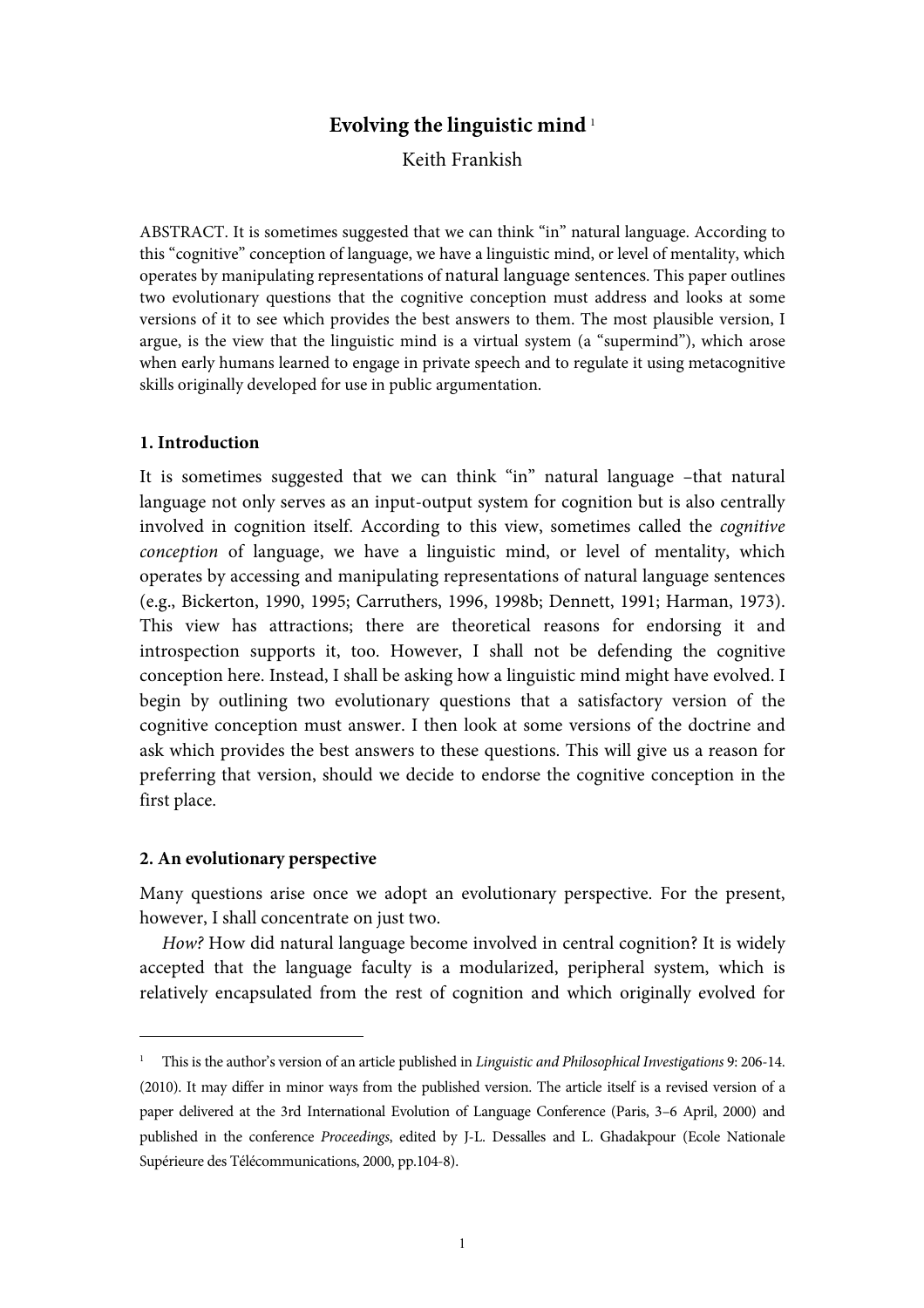communicative purposes. How did such a system come to play a role in central cognition (that is, in flexible, intelligent, nonencapsulated, conscious thought)?

 When? When did language-based cognition evolve? Most writers agree that fully fledged grammatical language evolved some time within the last quarter of a million years, and some place its emergence as late as 50,000 years ago. This does not leave much time for the subsequent development of language-based cognitive mechanisms – not, at any rate, if this would have involved substantial alterations to neural anatomy.

 Any satisfactory version of the cognitive conception must address these questions, and any version that conspicuously lacks the resources to do so can be ruled out in advance. So, for example, I think we can rule out the hypothesis that a separate language-based general-purpose reasoning system evolved subsequently to the emergence of language. There would simply have been no time for such a system to develop. There remain, however, a number of viable candidates.

#### **3. Language and the off-line mind**

According to Derek Bickerton, language and central cognition co-evolved (Bickerton, 1995). Bickerton argues that structured non-demonstrative thought ("off-line thought" as he calls it) requires a system of schematic representations and a set of combinatorial principles defined over those representations. Language, too, requires a set of schematic representations and a combinatorial syntax, and parsimony suggests that the same neural resources play both roles.

 This suggestion has attractions. If Bickerton is right, then there is no problem of how language got involved in central cognition; it *is* central cognition – at least, in so far as central cognition involves off-line thinking. The "when" question is also dispelled. There was no need for further adaptation after the development of language; the development of fully grammatical language was also the development of structured off-line thought.

 The proposal has some serious drawbacks, however. I shall mention two. First, it is unlikely that language possessed cognitive functions from the very start. For it would have been simpler to build a purely communicative language system than to build one that had both communicative and cognitive functions. A communicative language system requires only syntax, phonology, and comprehension systems, together with a lexicon. And while these could be adapted to play a role in cognition, they would not in themselves constitute a cognitive system. Additional subsystems would be required, in particular, some sort of central processor. (Syntax alone might give you structured thoughts, but not structure-sensitive thought-processing.) But if it would have been easier to construct a purely communicative language system than one that also had cognitive functions, then we should expect the former to emerge before the latter – assuming (as seems plausible) that purely communicative language would itself have carried significant benefits.

 Second, the proposal overlooks evidence for modular structure within central cognition. Bickerton tends to view the whole of human central cognition as language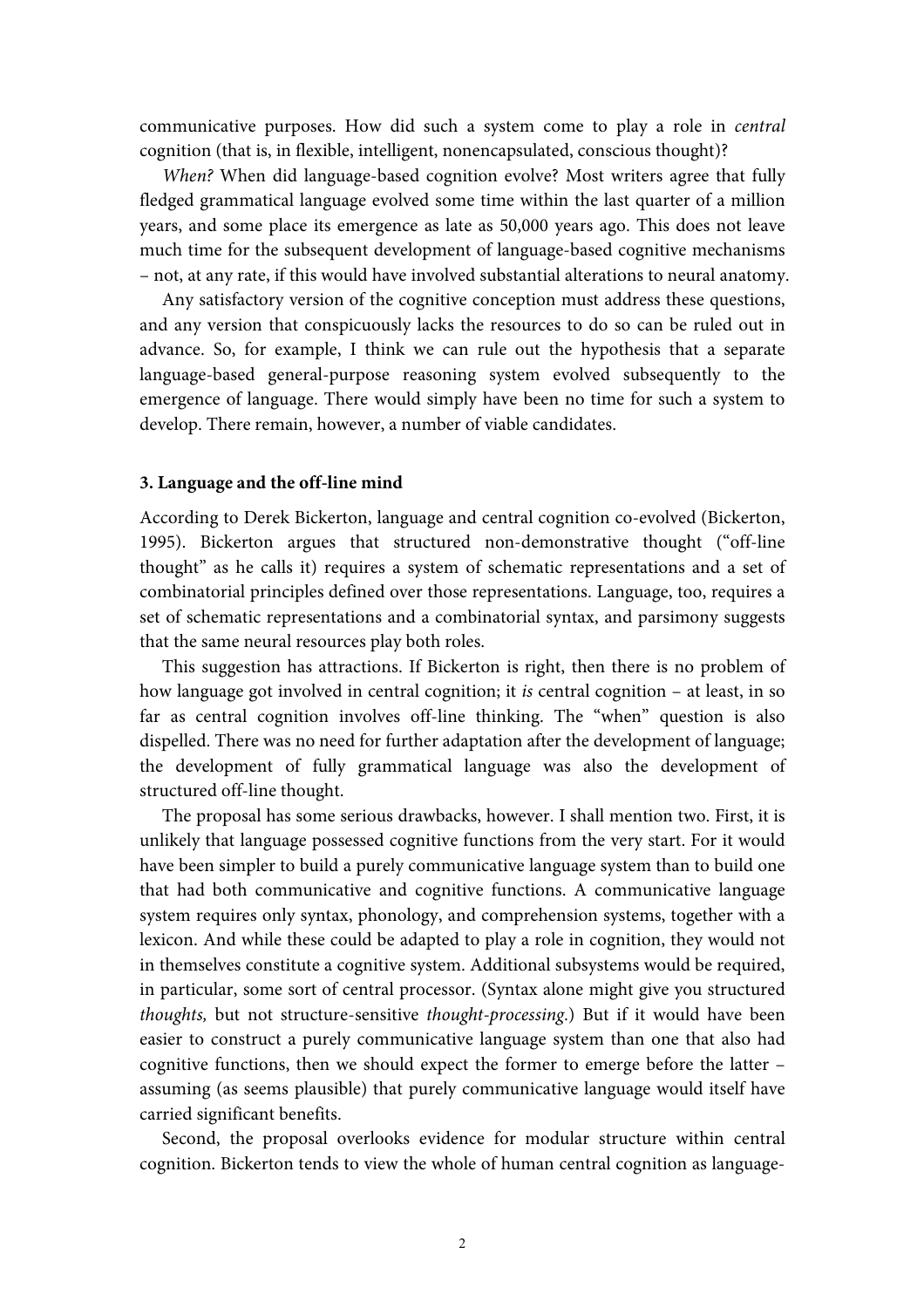based, and thus to suppose that it is a fairly recent system with little inherited structure. Yet there is mounting evidence that we have lots of innate cognitive competences, realized in functionally distinct, partially encapsulated modules, which have developed gradually over the last million years or so and in many cases predate language (e.g., Barkow, Cosmides, and Tooby, 1992). Such evidence tends to undermine Bickerton's solution to the "how" problem. If the linguistic mind is not the whole of central cognition, then how is it related to the rest of it?

## **4. Language and the modular mind**

Is the cognitive conception compatible with a modularist view of central cognition? Peter Carruthers has argued that it is, building on suggestions by Steven Mithen (Carruthers, 1998a; Mithen, 1996). According to Mithen, the human mind developed in three phases. In phase 1, it consisted of a rudimentary general-purpose problemsolving system. In phase 2, this was supplemented by a number of self-contained domain-specific modules, which were fast but inflexible and did not communicate with each other or with general intelligence. Finally, in phase 3, there was a growth of "cognitive fluidity." The previously isolated central intelligences began to communicate with each other and with general intelligence, either through direct channels or through the mediation of a metarepresentation supermodule. Carruthers argues that this picture naturally supports a version of the cognitive conception. Even while remaining internally isolated, he points out, the central modules would have formed input-output links with the language faculty. Natural language would then have been the obvious vehicle for inter-modular information transfer, once the internal barriers started to come down. In this way, natural language would have come to serve as a cognitive lingua franca.<sup>2</sup>

 I have two worries about this proposal. First, it does not amount to a full-blooded vindication of the cognitive conception – not, at least, if we take that doctrine to involve the claim that language can act as a medium of inference as well as thought. In Carruthers's scenario all the real inferential work is done within modules, using their own internal representational media, and natural language serves merely as a conduit between them. Second, the proposal does not fully answer the "how" question. A neural lingua franca may be a necessary condition for inter-modular co-operation, but it is not a sufficient one. Coherent trains of thought do not just spring into existence spontaneously; a problem has to be identified and the various modular resources deployed intelligently to its solution. Some kind of executive would be needed to marshal the problem-solving resources of the different modules and to co-ordinate their outputs. Moreover, this system would need to process sentences in a way that was sensitive to their semantic properties. But then it starts to look like the sort of hard-wired language-based cognitive processor whose existence we have already ruled out.

-

<sup>2</sup> Carruthers develops these and related ideas at much more length in his 2002, 2006, and 2009.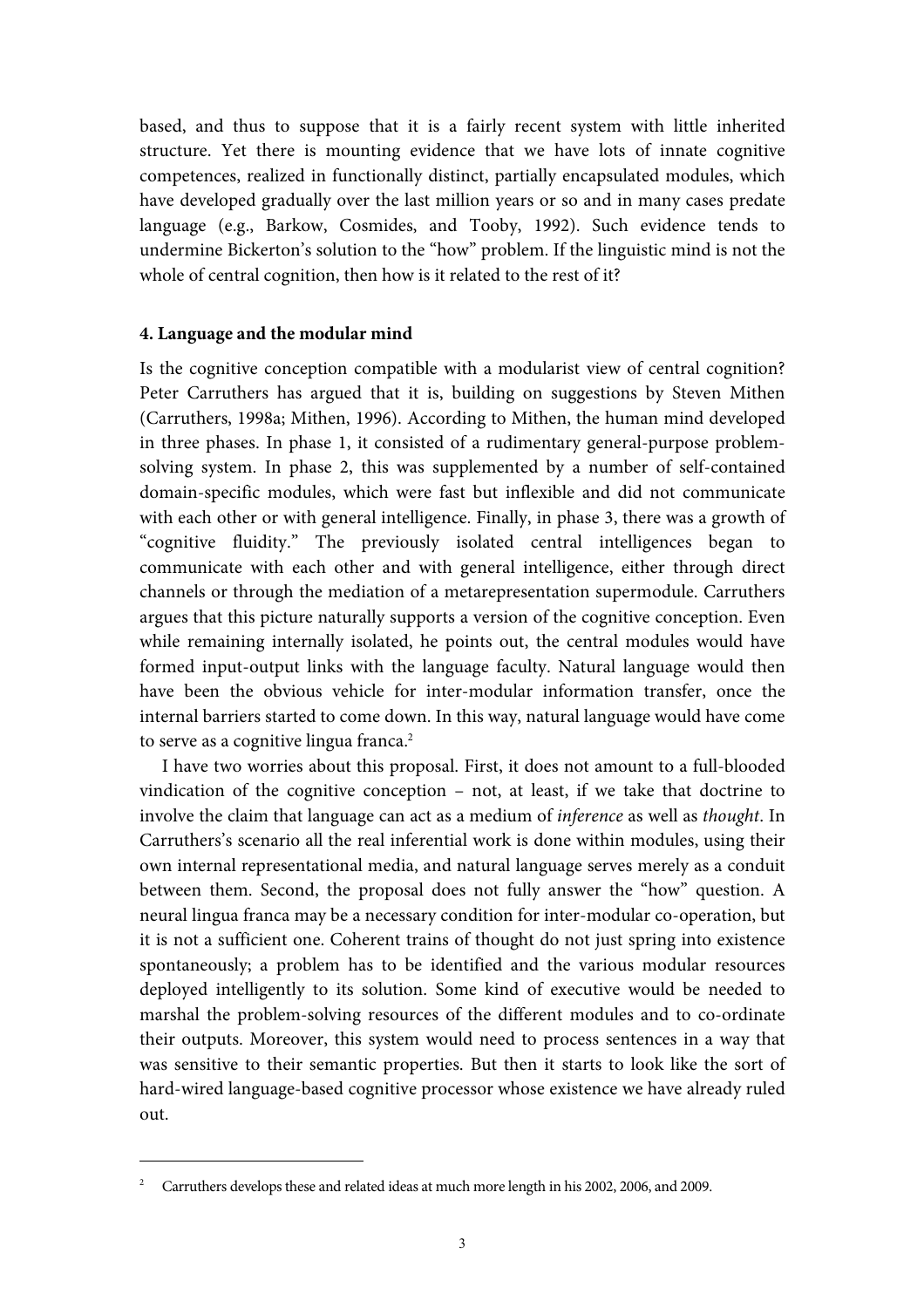#### **5. Language and the virtual mind**

 $\overline{a}$ 

We have been thinking of the linguistic mind and the processing mechanisms that support it as *part* of the brain. But perhaps this is wrong. Perhaps it is more like a program running on the brain, a feature of our mental software rather than our neural hardware. Such a view has been defended by Daniel Dennett (Dennett, 1991). The modern human mind, Dennett claims, is not a biological system at all, but a virtual machine, the product of learned behaviours (Dennett calls them "good tricks" or "memes"), which have reprogrammed our biological brains. The behaviours in question, Dennett suggests, are linguistic. We acquire virtual minds by talking to ourselves – producing, rehearsing, and rearranging sentences in overt or silent soliloquy. This stream of private verbalization transforms the activity of the biological brain, causing its parallel, multi-track hardware to simulate the behaviour of a serial, single-track processor, operating upon natural language sentences. Dennett calls this softwired system the Joycean machine.<sup>3</sup>

 This story is particularly attractive from our current perspective. There is no special problem about how or when such a virtual mind could have evolved. Its development would have involved a process of memetic, cultural evolution, rather than the emergence of new neural structures, and there would have been ample time for it to occur after the development of language.

 Still, the story will not do as it stands. The problem lies in the way the Joycean machine is supposed to work. According to Dennett, the key mechanism is one of selfstimulation. Inner speech is channelled through a feedback loop from speech production to speech comprehension. Internally generated sentences are then processed by the comprehension system just like externally produced ones, often evoking similar responses. So, for example, questioning yourself may prompt an instinctive verbal reply, just as a question from another person might. This reply will then itself be processed by speech comprehension, like any other heard utterance, giving global neural publicity to the information it carries. In this way, information that was previously held by just one neural subsystem can be made available to them all. Dennett suggests that subsystems routinely compete for control of the vocal system and the self-stimulatory mechanisms it supports. As a result, the Joycean machine comes to act both as a bulletin board, where locally stored information is made globally available, and also as a sort of virtual executive, focusing attention, marshalling resources, and co-ordinating the activities of the different subsystems.

 It is likely that inner verbalization does have a self-stimulatory function of this sort (Diaz and Berk, 1992). But this cannot be all there is to the linguistic mind. For one thing, it is doubtful that self-stimulation could generate sustained trains of intelligent thought. It might help to produce some regularity and consistency in one's inner

<sup>&</sup>lt;sup>3</sup> This is in tribute, of course, to James Joyce's depictions of the stream of consciousness in his novel Ulysses.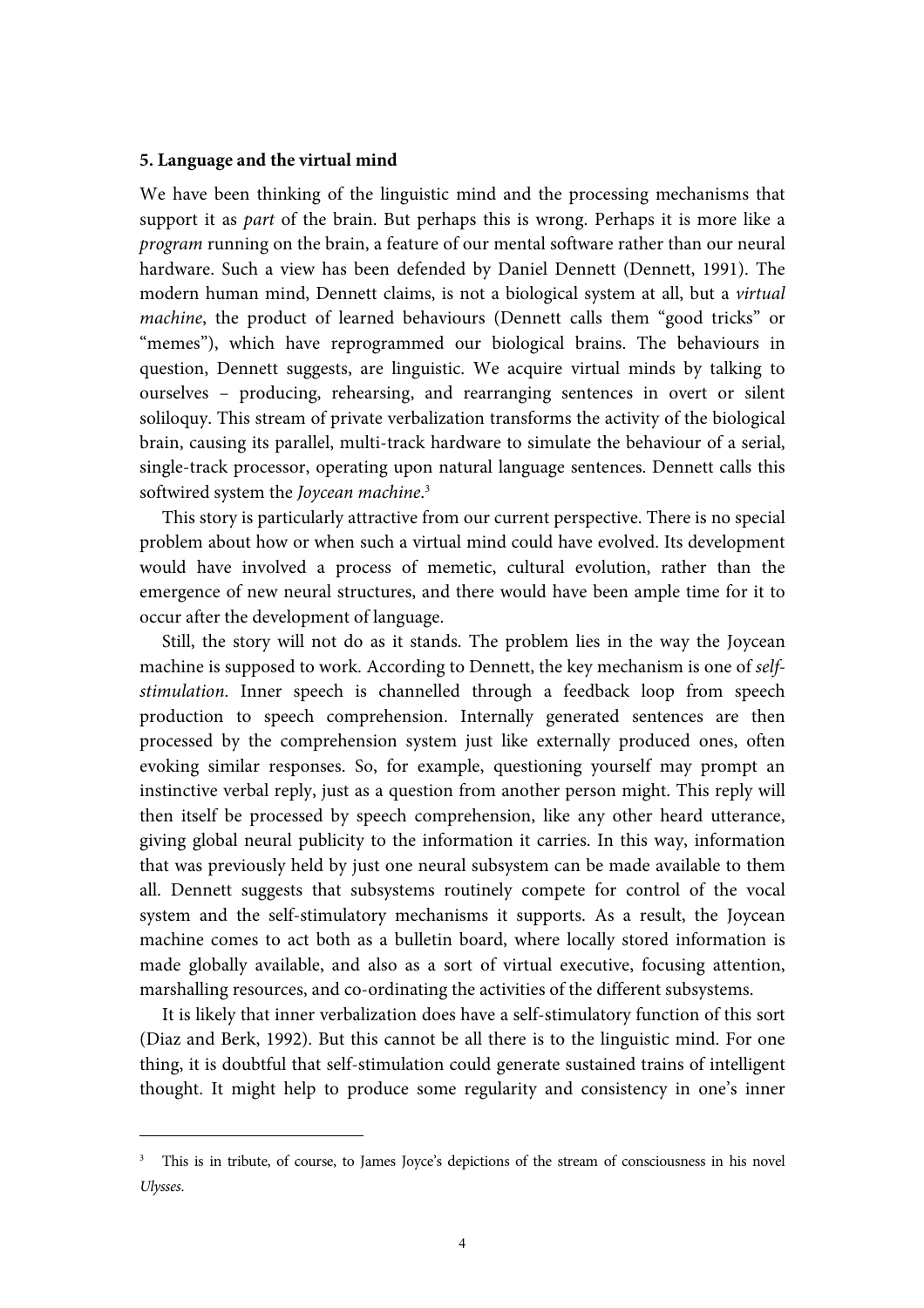verbalizations, but it is hard to see how it could give rise to coherent inferential sequences of the kind involved in dedicated problem-solving. In such cases, it seems, our inferential subsystems are not competing for vocal control, each shouting out its favoured (and not particularly bright) solution. Rather they are co-operating, each subordinating its activity to a global objective. And it is hard to see how they could be induced to do this without executive supervision of some sort. Second, selfstimulations will not have the cognitive role typical of linguistic thought. Consider the sort of cases that lend intuitive support to the idea that we can think in language. I notice that the steering on my car is uneven and say to myself, "The wheel alignment needs checking." Here, it seems, I am not instructing or encouraging myself to think that the wheel alignment needs checking; I am judging that it does. And this judgement may have long-term effects, such as getting me to the garage the following day, which a transient self-stimulation would not have.

## **6. Language and the supermind**

-

Dennett gives us part of the story, then, but important features of the linguistic mind remain unaccounted for. Can we complicate his picture in order accommodate these features? I think so.<sup>4</sup> The trick is to think of linguistic reasoning as, to some extent, under personal control – as something we do, rather than something that happens in us. The linguistic mind, I suggest, is indeed a virtual one, developed through the discovery and transmission of good tricks. However, these include, not only inner verbalization, but also various metacognitive and metalinguistic skills. We do not only speak to ourselves, I suggest; we also adopt attitudes towards our inner verbalizations and perform explicit inferential operations upon them. In particular, we adopt some of our private utterances as expressions of premises and goals, and manipulate them so as to construct chains of explicit reasoning, using learned inferential skills. I have suggested elsewhere that these activities constitute a distinct level of mentality, which is intentionally formed and sustained and which constitutively involves natural language. I call this the supermind. (The term is intended to capture the idea that the states and processes that constitute this level of mentality supervene on intentional states and processes at a more basic level.)<sup>5</sup>

 This proposal retains all the advantages of Dennett's. Like the Joycean machine, the supermind is the product of memetic and cultural evolution, rather than changes in neural anatomy. Indeed, there is a plausible story to tell about how it emerged. The metalinguistic and metacognitive skills needed to develop a supermind – the ability to think about one's thoughts and words and to articulate cogent trains of argument – are just the skills needed for engaging in reasoned argument with one's peers. Such

<sup>4</sup> The following sketch draws on my 1998a and 1998b. The ideas in question have been developed at more length in my 2004 and 2009.

<sup>&</sup>lt;sup>5</sup> I have argued elsewhere that the supermind corresponds to the "System 2" posited by dual-system theorists in cognitive and social psychology (Frankish, 2009).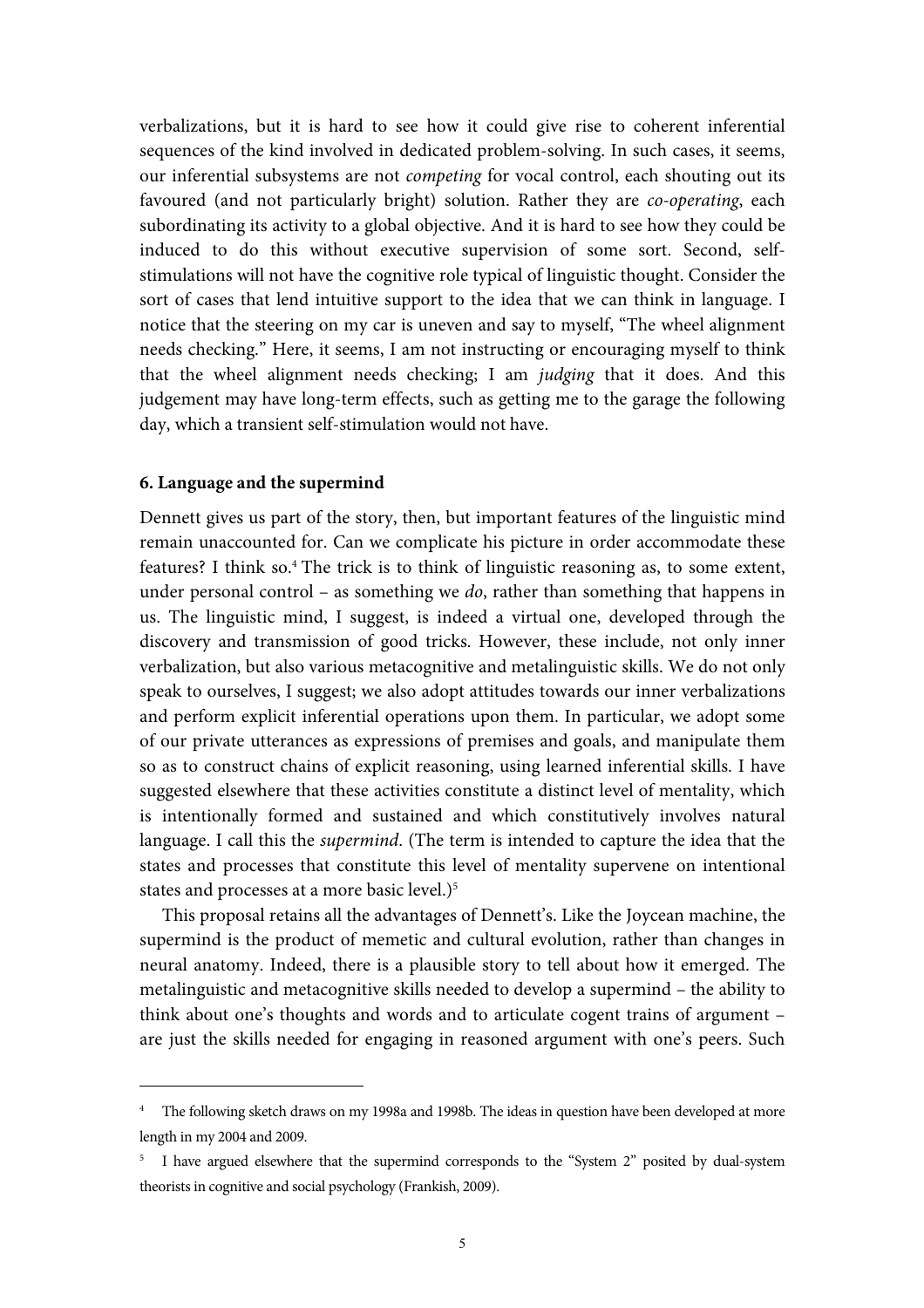skills would have carried many benefits in early human society – in securing social influence, resources, and mates – and there would have been strong independent pressure for their development. And once they were in place, supermental abilities would have followed naturally. Humans would have begun to develop linguistic minds as soon as they started to internalize their skills in interpersonal argument, reasoning and debating with themselves. (The development of these metacognitive and metalinguistic abilities might also have involved some neural changes, of course, but these would have been minor in comparison to those involved in constructing a distinct language-based general-purpose reasoning system.<sup>6</sup>)

 This view can, I believe, resolve the problems facing Dennett's account. Take the question of executive control. For self-conscious agents, equipped with metacongitive skills, problem solving will assume a dual aspect. They will be able to think, not only about the first-order problem of what to do or think next, but also about the metaproblem of how to solve that problem. Suppose they have some general ideas about how to solve this metaproblem. So, they want to evaluate candidate hypotheses as they occur to them, preferring those that harmonize well with premises and goals they have previously endorsed, and rejecting those that conflict with them. And as a subgoal they want to trace out the implications of each hypothesis, searching for data that might confirm it or refute it or indicate how it should be revised. These desires then drive their subsequent attempts to tackle the first-order problem. As various candidate hypotheses occur to them (thrown up, let us suppose, by modules), they set to work evaluating them, in line with their metacognitive goals. They persist in this, refining and complicating their hypotheses, until they reach a solution that satisfies those goals. In this way, a person's metacognitive attitudes can regulate their firstorder problem-solving activities. In effect, people can act as their own central executives, marshalling and directing their low-level cognitive resources.

 This view also offers an explanation of how inner verbalizations can assume a direct cognitive role, rather than a merely self-stimulatory one. We can decide that an inner verbalization will have the role of a thought by deciding to adopt it as a premise and use it to guide inference and action. Executing such a decision will involve using one's explicit reasoning skills to make sure that the verbalized proposition has the appropriate inferential role – for example, by taking it as a premise in one's explicitly constructed syllogisms. Language-based reasoning will thus be genuinely computational, though the computations in question will be carried out at an explicit, personal level.

 Of the candidates reviewed, then, I suggest that the last is the best placed to provide a full-blooded and neurologically plausible defence of the cognitive conception. If we have a linguistic mind, then it is most likely to take the form of a supermind.

 $\overline{a}$ 

<sup>&</sup>lt;sup>6</sup> Note that I am not suggesting that metacognitive processes are themselves language-based; the claim is that they shape linguistic thinking, not that they constitute it.